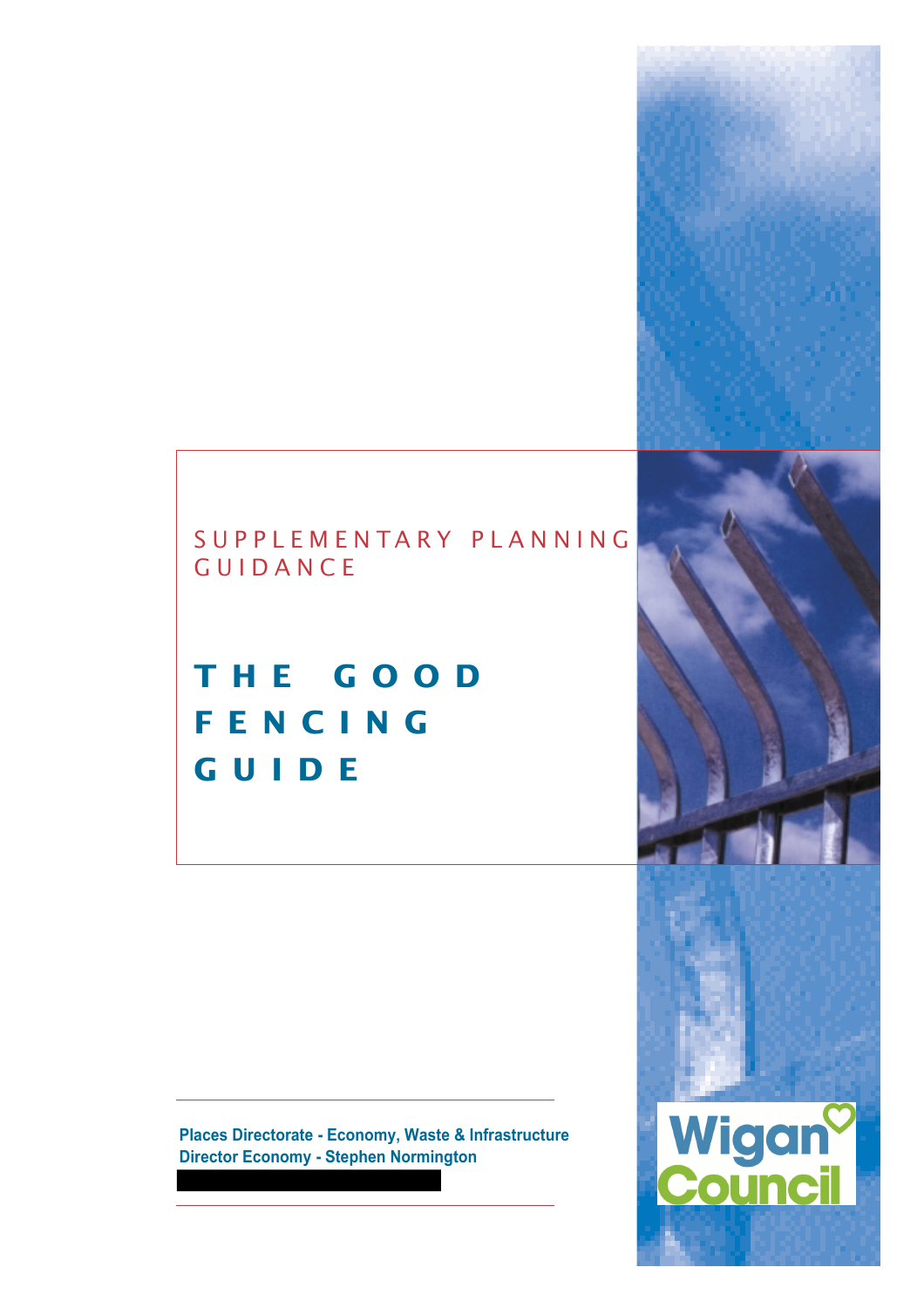## WHY GOOD FENCING IS IMPORTANT

**The appearance of a property and the area surrounding that property can be seriously impaired if inappropriate fencing is used. To achieve both security and a good appearance, the choice of materials requires careful consideration.**

**In order to enhance the appearance of the Borough and to improve security for businesses, the Council has collaborated with Greater Manchester Police to produce this leaflet. It discusses the disadvantages of palisade fencing and offers advice on alternative fencing systems that are acceptable to the Council and cost-effective for businesses.**

#### PLEASE NOTE:

The advice in this leaflet is supplementary to  $Dc^T/Wq$ EV3 and G1A of the Replacement Unitary Development Plan UbX hc dc`IVm7D% cZh Y'Ya Yfl Ibl K II Ub 7 cf Y GrUh I mand will be taken into account as a material consideration in Planning decisions. Key information has been extracted from these policies and is shown below:

#### **Policy EV3 - Design**

The Council is committed to the achievement of good urban design in all new development. The quality of the design will be a key consideration in judging proposals with the aim of creating places and spaces which are attractive, accessible, safe, uncluttered and which take into account of public health, crime prevention and community safety and heritage considerations.

#### **Policy G1A - Impact of Development on Amenity**

The impact of all types of new development on nearby sites will be carefully considered and will only be permitted where the proposal is not detrimental to the amenity of nearby existing or proposed land by virtue of visual intrusion or other nuisUbW"

#### **Policy CP10**

KYk]``]a dfcjYh\YVi ]`hYbj ]fcba YbhcZh\YVcfci [\

UbX \Y`d a U\_Y ]hU VYHYf d`UW'rc ``]j Y UbX j ]g]h⁄ Zcf

#### ✘ PALISADE FENCING

Palisade fencing has become increasingly popular with industrial and commercial premises. Although the initial purchase can be considered inexpensive, long-term it can be costly due to higher maintenance/repairs and security experts consider it to be less effective than alternative products.

## **Disadvantages of Palisade Fencing**

## **x** Security

Due to the thickness of the uprights, at a distance, visibility through the fence is poor. This reduces surveillance from neighbouring buildings and from security cameras;

The uprights are normally secured to the horizontal bars by either rivets or bolts. The rivets can be either knocked out, or the bolts unbolted, which allows the upright to be swung to one side to allow access. The upright can then be swung back into its original position, in order to disguise the entry point and thus allow future easy access. (This problem can be overcome, but may be costly);

- **<sup>x</sup>** Palisade can be climbed relatively easily by hooking a loop over the top of one of the uprights and using the loop as a step up over the fence;
- X The uprights can be prised apart with, for example, a car jack or a timber stave.
- **Poor appearance** ✘ Presents a poor image of the business and the area generally.
- **Ongoing maintenance costs** ✘ Easily damaged/breached and generally needs more repairs than alternative products.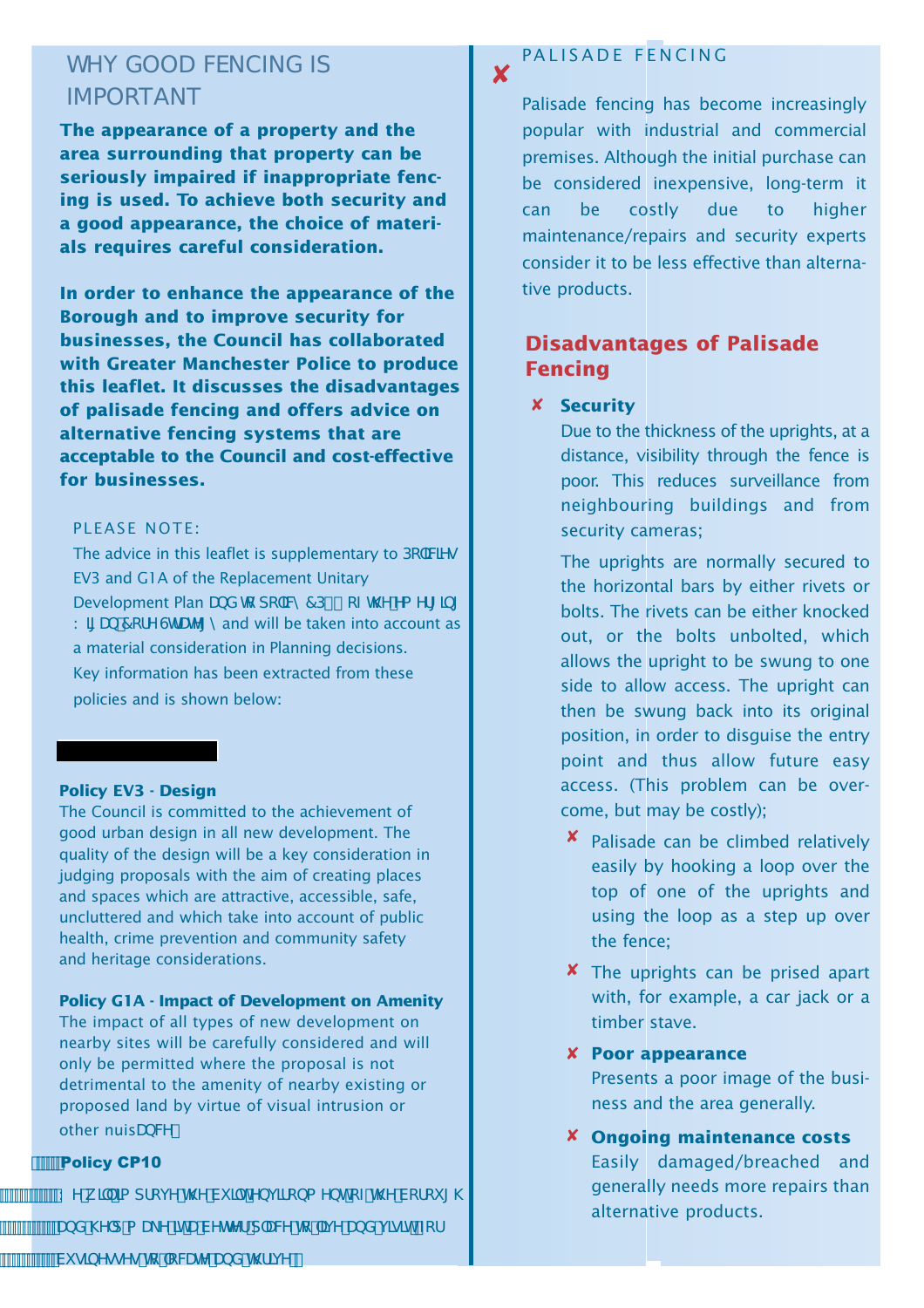## **Alternatives to Palisade Fencing**

#### ✔ WELDED ROUND AND SQUARE BAR FENCING



This is a simple fence constructed from galvanised tubular steel which is welded to both the upper and lower horizontal bars. The fence can be customised and made more ornate by the addition of a wide selection of finials. It is attractive and inexpensive and offers a good level of visibility.



It would be suitable for most areas including schools, industrial premises or residential developments.

#### ✔ PALADIN-TYPE FENCING SYSTEMS

This type of fencing is constructed from welded galvanised wire. It can be coated in a dark colour which makes it unobtrusive. The fence is more difficult to scale than palisade and is more effective in resisting breakthrough. Again, suitable for a number of areas depending on the level of security required.



## HEAVY GAUGE ROLL TOP FENCING SYSTEMS



✔

This is similar in design to paladin and offers good visibility, it also has a low impact on the locality. We would suggest that this fencing could be used for parks, leisure areas, schools etc.

**All the above are supplied ready-galvanised (to BS 729) and can be either painted or preferably polyester powder coated (to BS 6497:1984) during manufacture; powder coating is available in a wide range of colours and is low maintenance.**

**Fencing which is both galvanised and polyester powder coated to British Standards is claimed to have a life expectancy of up to 25 years.** 

#### WELDMESH FENCING SYSTEMS

Weldmesh is similar to paladin, it offers excellent visibility through a site and is equally as unobtrusive. It is low-maintenance, is difficult to climb and very secure. Suitable for most areas, particularly where security is a major concern.